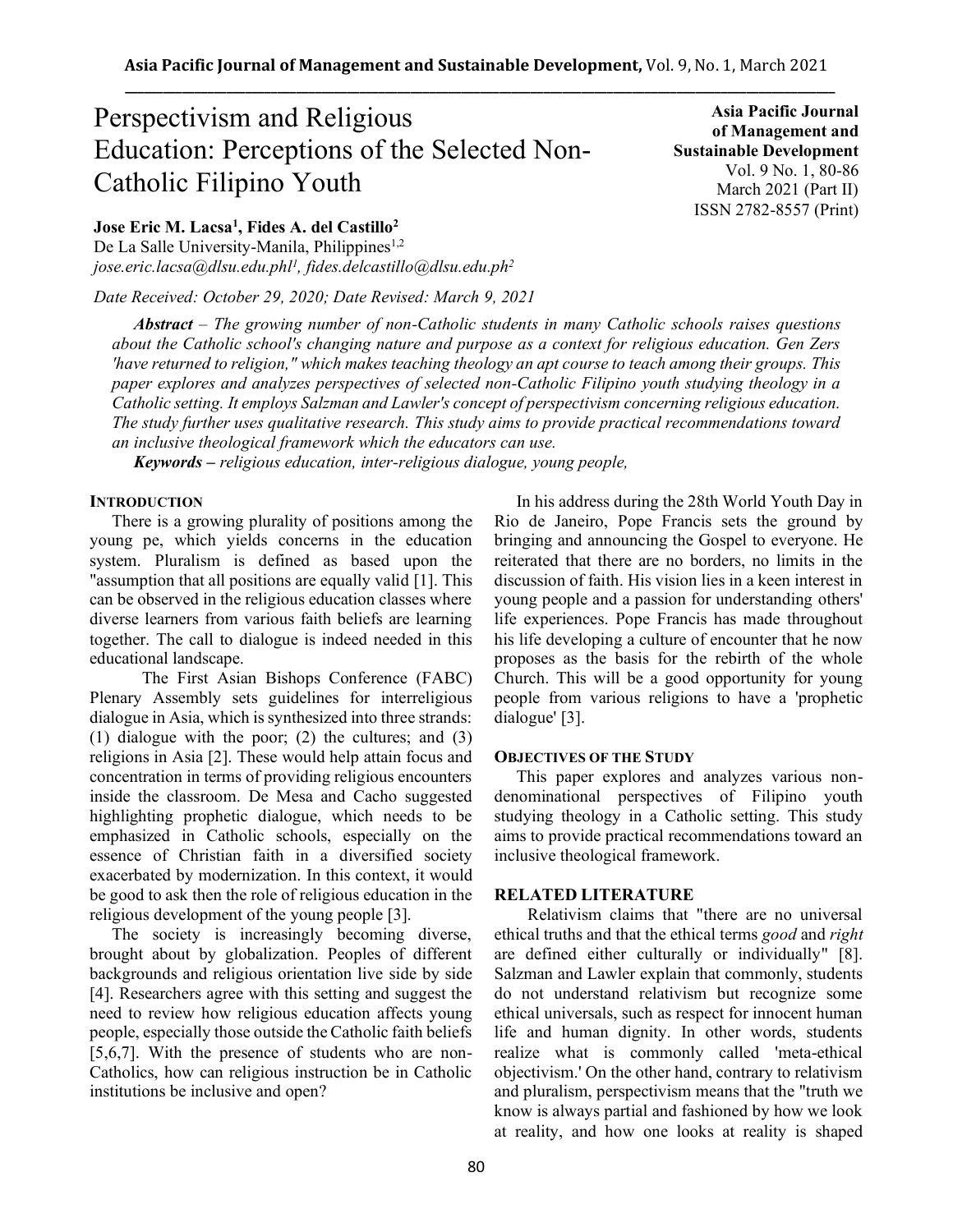historically, culturally, biologically, relationally, contextually, religiously, and spiritually" [8]. Salzman and Lawler identify three sources of ethical, helpful knowledge for interreligious exchanges: experience, science, and human culture. He explicitly underscores the Christian tradition's important role in the Churches' documents, particularly the Gaudium et Spes and prominent documents of the Second Vatican Council. All these are "sources of virtuous knowledge we judge essential for doing Christian ethics". We are not to be taken for granted, which can prominently give space for interreligious dialogue [9].

These sources are essential to any *Christian*  discernment of what is right or wrong, good or bad, though particular perspectives, as we see, select, interpret, prioritize, and integrate the sources differently. Moreover, Salzman knows the need for all the bases to dialogue and "divergent normative perspectives" to fully appreciate what remains to be 'selected, interpreted, prioritized, and integrated." A 'divergent perspective' could create a space for dialogue and allow a growing appreciation on both sides.

The use of these sources combined informs Christian ethics and aids in forming a well-formed conscience. The sources are ethical, methodological components to facilitate a perspectivist, ongoing, evolving understanding of human dignity and the norms that enable its attainment. *Gaudium et Spes* provide revolutionary methodological insights that serve as a "manifesto" for Christian ethics to aid all people of goodwill in the search for truth [9].

Salzman and Lawler highlighted two crucial sets of data relevant for the use of the perspectivist framework: First, the growth of the "nones," and second, the values, ideas, and beliefs of Generation Z. The latter are the demographic group following the Millennials. Salzman and Lawler assert that a distinguishing demographic factor that has changed radically since the 1970s is the development and expansion of so-called nones. The term *"nones"* designates religiously unaffiliated Americans, and the number of nones has grown exponentially over the years. Of those unaffiliated, the highest percentage is made up of Millennials: 34 percent of older Millennials (born 1981–89) classify themselves as nones; 36 percent of younger Millennials (born 1990– 96) classify themselves as nones [10]. Some frequently cited reasons for Millennials choosing to be unaffiliated is that they find institutional religion intolerant, rigid, especially concerning sexual and LGBT issues, and too politically outspoken and motivated.

Salzman and Lawler explain that we are currently in a transitional generational stage from Millennials to Generation Z (or Gen Z), born between 1997 and 2005. With this transition comes shared and evolving ethical perspectives, beliefs, and concerns as compared to Millennials. Gen Z's sociological data provides insight into these perspectives, ideas, concerns and how this textbook can build on those perspectives and beliefs and address those concerns. First, like Millennials, Gen Zers are committed to social justice, equity, and equality. Second, and fundamentally, they are "strongly motivated by relationships" [11]. Third, they are solution-oriented, meaning they can recognize complex ethical issues like homelessness and the motivation to seek solutions to them. Fourth, unlike Millennials, participation in religion is increasing rather than decreasing. Questioned about their spirituality, 31 percent of Gen Zers indicated they are spiritual but not religious, and 47 percent indicate they are religious. As young adults, 41 percent attend weekly religious services than 18 percent of Millennials in the same age group. This is a significant shift in religious beliefs and may have long-term implications, curbing the increase of "nones" in the United States.

According to Salzman and Lawler, there is a need to draw from this sociological data the following points that help us discern how to develop this text to reach and affect our audience effectively.

First, commitment to social justice and the common good and exposing individual acts and social structures that threaten the common good are central to his study. We attempt to expose and confront actions and systems that require systemic responses to effect change and create a more just society, especially for society's most marginalized. Part of this systemic response will require transforming structures that prevent, for example, more women and minorities being in leadership roles, an ethical concern of Gen Zers.

Second, Gen Zers focus on the importance of persons and relationships rather than on the acts they do as foundational for virtue ethics, emphasizing personal relationships and virtues that motivate persons and are expressed in actions that affect relationships. His ethical method, which he develops, explains an ethical perspective and how that perspective enables him to perceive and respond virtuously to relationships with God, self, neighbor, and the environment [8].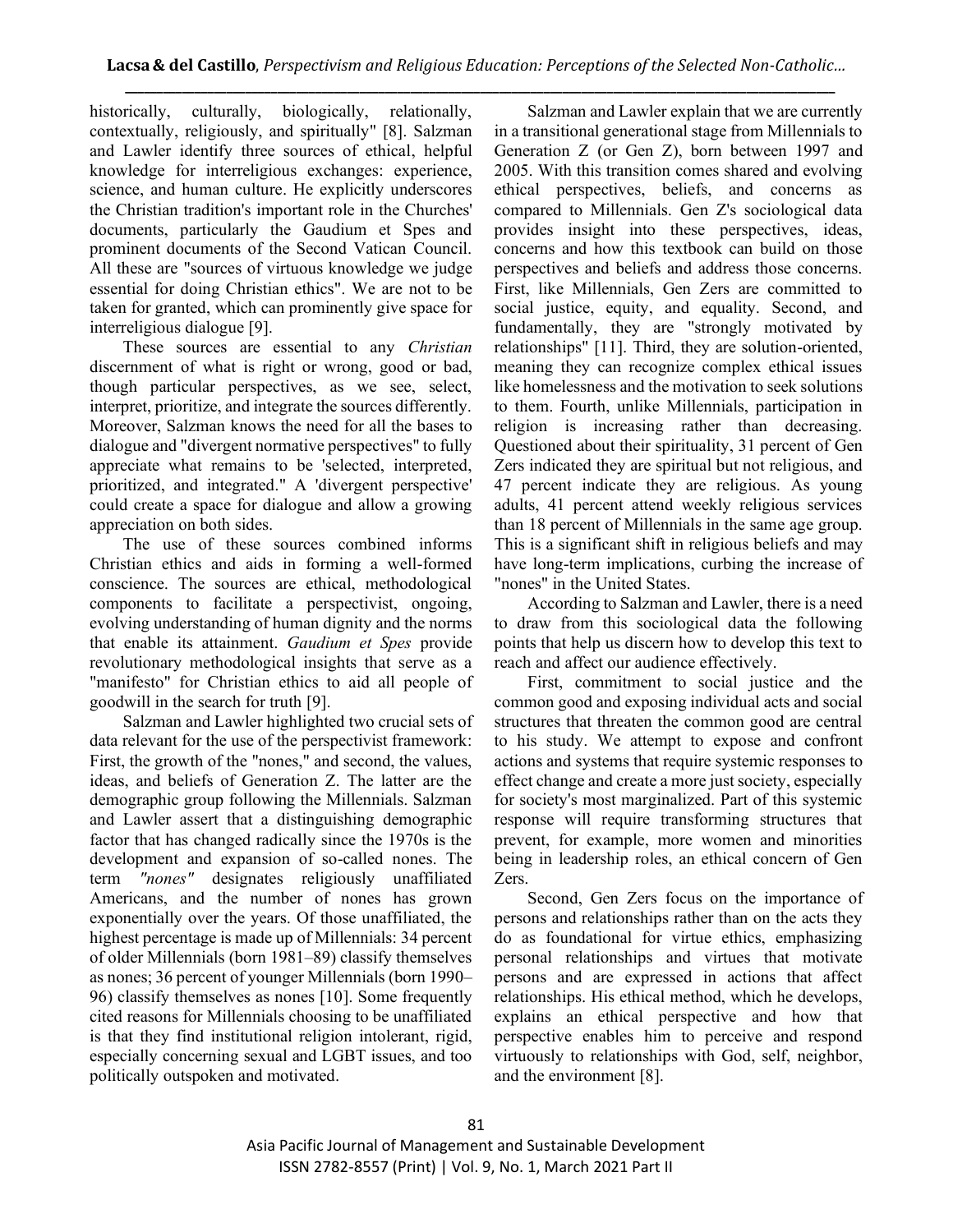Third, his text attempts to provide Christian ethical tools for "solution-oriented" students. Often, he tells his students that the facts, data, and information they study in class will pass away. However, the most critical aspect of a Christian ethics class in particular, and a liberal arts education in general, is to teach students to become critical-analytical thinkers so that they have the tools to seek solutions to complex ethical issues. Salzman pointed out that in teaching Christian ethics classes, it is best to keep in mind that the tools provided are grounded in the Christian tradition and help shape a perspective in living an ethical life and create a just society [8]. There will be differences in perspective in what constitutes an ethical life and a just society and the tools to allow for charitable dialogue about those differences that may facilitate a search for common ground in complex ethical issues.

Fourth, Millennials have moved away from religion to search for solutions to complex ethical issues, and that Gen Zers are returning to religion. This return is where the sociological data and Christian sources of ethical knowledge that shape perspectives intersect. A guiding principle then is the epistemological principle of perspectivism. This perspective means that the truth we know is always partial and fashioned by how we look at reality. We look at reality as shaped historically, culturally, biologically, relationally, contextually, religiously, and spiritually. Gen Zers' more positive outlook on, and participation in, religious institutions reflect an openness to Christian perspectives that many Millennials view with suspicion [8].

### **MATERIALS AND METHODS**

In this qualitative research, an online survey questionnaire been employed on twenty-two university students ranging from 18 to 23 years. This age range is considered in the category of Gen Zers. Kenneth Young provides 1996-2009 as the bracket for generation Z's [12].

The respondents belong to different religious and non-religious denominations namely: Born Again ( $n =$ 7); Nones (n = 2); Agnostic (n = 2); Christian (n = 3), Non-practicing Catholic ( $n = 2$ ); Protestant ( $n = 2$ ); Atheist ( $n = 2$ ); Latter Day Saints ( $n = 1$ ); Crusades Divine Church of Christ ( $n = 1$ ); and Buddhist ( $n = 1$ ). The study employed convenience sampling in getting data. After identifying the participants, the researchers gave out an online survey questionnaire to draw out the participants' understanding of the role of religious education in a Catholic institution in their life. Respondents were chosen based on their respective faith denominations, the majority of which are non-Christians studying in a Catholic university between August and October 2020. Informed consent was obtained from all the participants. They were given ample time to answer the online questionnaire.

All the responses proved a viable point for thematic analysis. The information provided by the respondents (first-order constructs) was analyzed and categorized by the researchers into themes (secondorder constructs). The researchers then synthesized the information and made conclusions. This study examined two areas of inquiry. First is the role of religious education in the life of non-Catholic students in honing their beliefs. Second is the purpose of religious education in strengthening or weakening faith beliefs.

## **RESULTS AND DISCUSSION Understanding Catholic Beliefs**

How does perspectivism can be useful in understanding Catholic beliefs? If other non-catholic students studying in a Catholic school can "understand the complexities of religion and know himself/herself concerning other religion," in what way does perspectivism play a major role in order to have a good grasp of Catholic beliefs and be able to appreciate his/her own belief or vice-versa? Pope John Paul II writes in his encyclical Veritatis Splendor (The Splendor of Truth) a way to appreciate and understand other beliefs. The former pope writes, "To be able to grasp the object of an act which specifies that act morally, it is, therefore, necessary to place oneself in the perspective of the acting person (no.78) [13].

To better explain this kind of idea, Salzman and Lawler presented a man's visual analogy in a multistory building. He looks out a first-story window and sees what that window allows him to see; he looks out a tenth-story window and twentiethstory windows and sees what those windows will enable him to see. What he sees outside the three windows, though different and partial to the extent that our viewer can see only what each window will enable him to see, put into adequate, reliable but partial focus what truly lies outside each window. When he looks out a first-story window, he sees what truly lies outside each window. When he looks out a twentieth-story window, he sees what truly lies outside the window. Perspective accounts for new beliefs and acquiring a comprehensive truth, and one needs to see from different perspectives.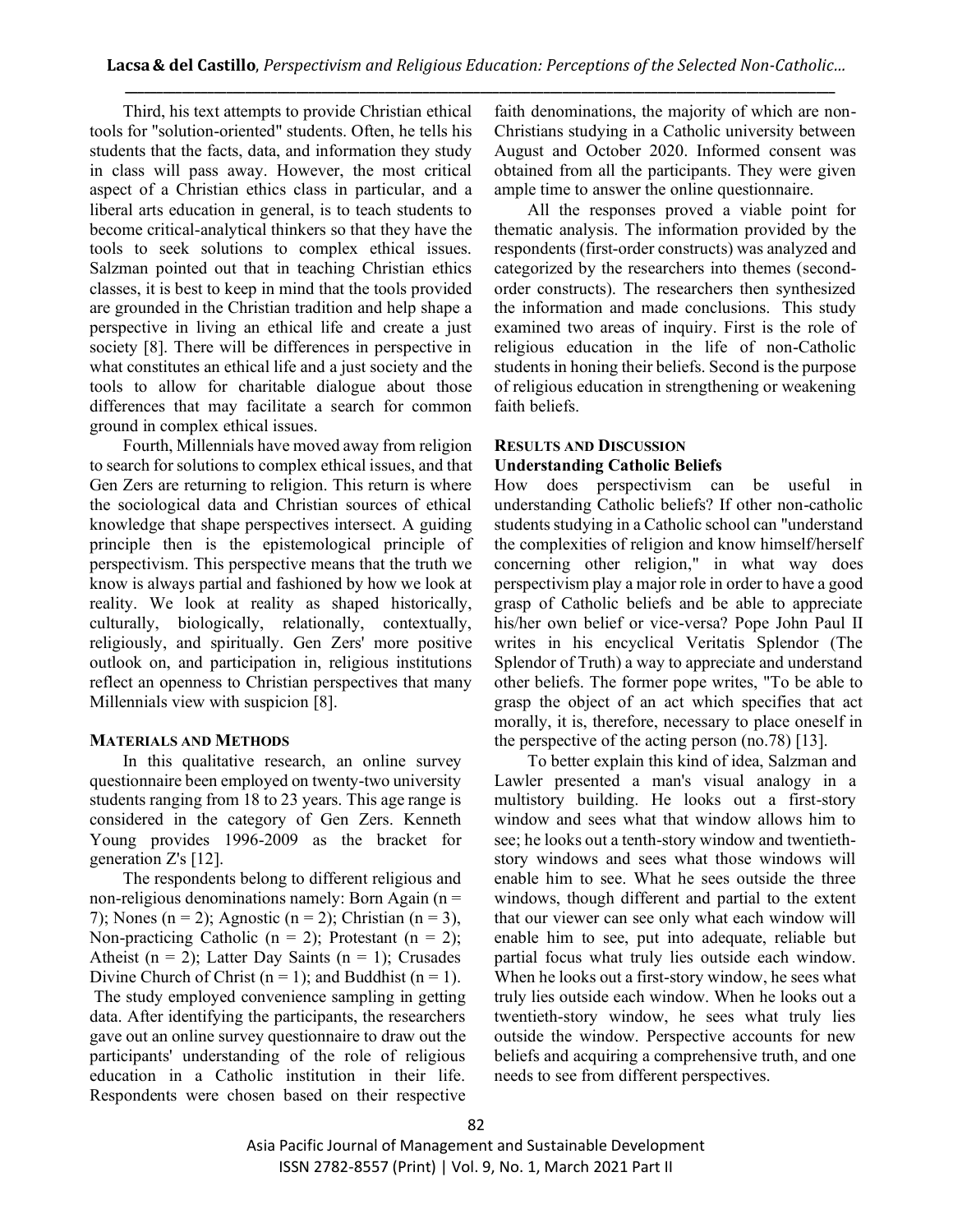| Table 1. Role of Religious Education to Non-Catholic Students |                                                                                                                                                                                                                                                                                                                                                                            |                                              |
|---------------------------------------------------------------|----------------------------------------------------------------------------------------------------------------------------------------------------------------------------------------------------------------------------------------------------------------------------------------------------------------------------------------------------------------------------|----------------------------------------------|
| Area of                                                       | <b>First-order Constructs</b>                                                                                                                                                                                                                                                                                                                                              | Second-order                                 |
| Inquiry                                                       |                                                                                                                                                                                                                                                                                                                                                                            | constructs                                   |
| Religious<br>Education's<br>role in<br>honing<br>non-         | • See and understand the viewpoints of the Catholic community, also its<br>practices and teachings;<br>• Learn the religious upbringing and practices;<br>• Learn to uphold their morals and strengthens one's beliefs;<br>• Catholic school helps me understand the complexities of religion and know                                                                     | Understanding the<br>Catholic beliefs        |
| Catholic                                                      | oneself concerning other faith;                                                                                                                                                                                                                                                                                                                                            |                                              |
| students'<br>belief                                           | • Learn about the bible and its histories. There are universal truths that are<br>explained and similar in both religions.                                                                                                                                                                                                                                                 |                                              |
|                                                               | • Studying in a Catholic school helps one understand the different aspects of<br>Christ seen by another religion. As a Born Again Christian, one is exposed to<br>the apostles of Christ and Jesus. Nevertheless, in the Catholic school, one is<br>exposed to the different saints and laypeople.                                                                         |                                              |
|                                                               | • In most schools, religion is mostly not being talked about, and the school goal<br>is to be objective on the information to be taught, and the school is mostly<br>letting the students decide on their own;<br>• A Catholic school is not that effective in honing one's religious upbringing                                                                           | Cause of Division<br>and<br>Misunderstanding |
|                                                               | simply because they are born by their teachings and application of the<br>dogmas and principles of faith are not observed;                                                                                                                                                                                                                                                 |                                              |
|                                                               | • Religion divides the universal Church, but lessons about faith and spirituality<br>do help.                                                                                                                                                                                                                                                                              |                                              |
|                                                               | • During group discussion, for example, most students who are Catholics will<br>not match in creating an output. Being judged can also happen whenever one<br>voices his/her beliefs, for one will not understand the teachings of one's<br>respective religion.                                                                                                           |                                              |
|                                                               | • It helps to know oneself more. Also, the environment is pleasant because it<br>respects one's beliefs as well;                                                                                                                                                                                                                                                           | The Practice of<br><b>Mutual Respect</b>     |
|                                                               | • We are respecting and receiving judgments towards other religions.<br>• Raised in a Catholic family, one learned to respect people of other religion;                                                                                                                                                                                                                    |                                              |
|                                                               | • Help understand Catholic values and beliefs;                                                                                                                                                                                                                                                                                                                             |                                              |
|                                                               | • In terms of love as one studying in a Catholic school helps in honing one's<br>religious upbringing and helps one to improve;                                                                                                                                                                                                                                            | Solidify Personal<br><b>Beliefs</b>          |
|                                                               | • As one surrounded by practicing Catholic people helps remind his/her<br>spirituality and keeps faith grounded. With similar practices, one can<br>maintain his/her character as a Christian rather than comprising it;                                                                                                                                                   |                                              |
|                                                               | · Reminds one to keep his/her faith in check (esp. TRED classes) and provides<br>different perspectives;                                                                                                                                                                                                                                                                   |                                              |
|                                                               | • It helps to see Roman Catholics' perspectives and their thoughts about God,<br>but studying in a non-secular school can be difficult. Experiencing all these<br>regularly, having faith in God is one that matters. It does not matter the<br>religion; what is important is one's belief in God. Learning about Catholic<br>teachings did not shake one's faith in God; |                                              |
|                                                               | • Studying in a Catholic school helps to strengthen faith. Encountering people<br>who have completely different religious beliefs helps understand one's<br>religion and culture and learn more about one's beliefs. This also aligns one's<br>belief and help to realize one's current religious affiliation/Why I believe in<br>this affiliations beliefs and doctrines; |                                              |
|                                                               | • Religious education does not change one's beliefs because it shares the same<br>belief of a God and teachings;                                                                                                                                                                                                                                                           |                                              |
|                                                               | • Studying in a Catholic school does not affect or change one's individual<br>beliefs. As agnostic, practicing discipline by following strict rules is very<br>helpful;                                                                                                                                                                                                    |                                              |

# Table 1. Role of Religious Education to Non-Catholic Students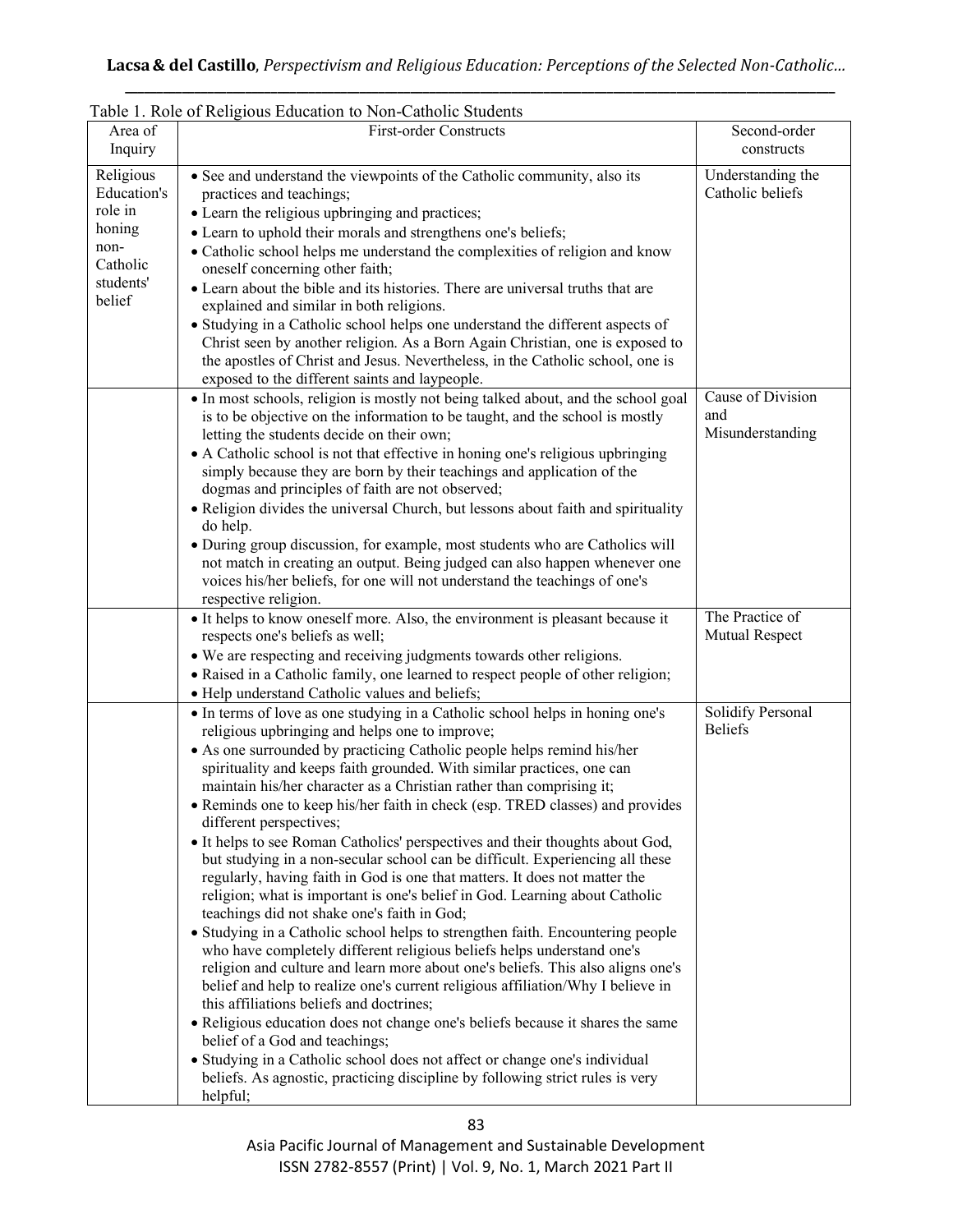Perspectives from various windows lead a person to different, partial, but adequately and reliable views of what truly lies outside it [8].

Canadian theologian Bernard Lonergan states a lesson to this concept succinctly, "where relativism has lost hope about the attainment of truth, perspectivism stresses the complexity of what the historian is writing about and, as well, the specific difference of historical from mathematical, scientific and philosophic knowledge" [14]. To put it simply, when one allows taking a look through different lenses about the truth of religion, beliefs, cultural views, etc. will lead us to different conclusions, interpretations, nuances of beliefs, etc. Relativism concludes with the falsity of judgment; perspectivism concludes with its partial but excellent and reliable truth to further understand one's view.

# **Cause of Division and Misunderstanding**

What are the significant causes of division, conflict, prejudices, religious intolerance among different religious denominations? If studying in a "Catholic school is not that effective in honing one's religious upbringing simply because they are born by their teachings and application of the dogmas and principles of faith are not observed." There might be a significant disconnect between appreciating the role of religious studies promoted in a Catholic school.

Perspectivism could very well provide a significant answer to these kinds of substantial divisions and misunderstandings. Salzman and Lawler presented a story about these widely circulated photographs of a dress that flooded social media in 2015. The dress appears as either black or blue or white and gold, depending on the viewer. This particular phenomenon demonstrates differences in individual perceptions of color. The dress phenomenon demonstrates a crucial epistemological point about how human beings know. When the brain is confronted with 'profound uncertainty,' such as the uncertainty of color, it fills the knowledge gap by making assumptions based on past experiences of sensory perception, lighting, and color. On these bases, individuals judge that the dress is either black and blue or white and gold. Salzman and Lawler pointed out that it is incorrect to say that one judgment is proper. The other conclusion is wrong since, for a person, sensory perception, lighting, color, and historical experience inform that judgment and ground the partial truth of that judgment for that individual. What all can agree on is that it is a picture of a colored dress. Perspectivism, based on this example, therefore, accounts for both universal agreement and individual differences [8].

Bernard Lonergan presented three factors that account for differences in perspectival human knowledge, which can help solve division and understanding. First, as human beings, the information available to us at any given time is incomplete, and no one can master all the data even despite the unlimited data available on the internet. At one point in the history of Christianity was the claim that salvation is only for us Christians or that 'Jesus is the only way, the truth and the life' to salvation. These claims support the idea that only Christians have the monopoly of information, and therefore, other religions do not have the capacity for that search for truth [14].

Second, Lonergan acknowledges that all of us' knowers are selective,' given our different historical and cultural socialization, personal experiences, and ranges of data offered to us. Considering our cultural, religious, and social conditionings are crucial and could result in a wide array of conflicts if not taken care of [14].

Third, knowers are individually different, and we can expect them to have different interpretations of the data available to us. The theologian-knower trained in Plato and Augustine's philosophy will attend to additional data, achieve further understanding, and make other judgments from the theologian-knower trained in Aristotle and Aquinas's philosophy. Augustine, Aquinas, and their various followers produce different theologies, which are partial but adequate and reliable explanations of a very complex theological reality. They are like our viewer at firststory and twentieth-story windows, who gets a partial but fair and reliable view of what truly lies outside the windows. We would easily predict that, out of the ordinary experience, if both our viewers at the windows and the theological ethicist ascended to higher levels, they would each get a different, but still partial but adequate and reliable, view again [8].

# **The Practice of Mutual Respect**

Every religion is in a way mutually seeking after truth and therefore has to respect each other mutually. Pope John Paul II asserted this kind of idea in his encyclical Ut Unum Sint by stating that every Christian quest or discovery of truth could help discover another religion [15]. In his Amoris Laetitia, Pope Francis advises every Christian to 'keep an open mind' and not 'bogged down' by our limited ideas and opinions but be prepared to change or expand them.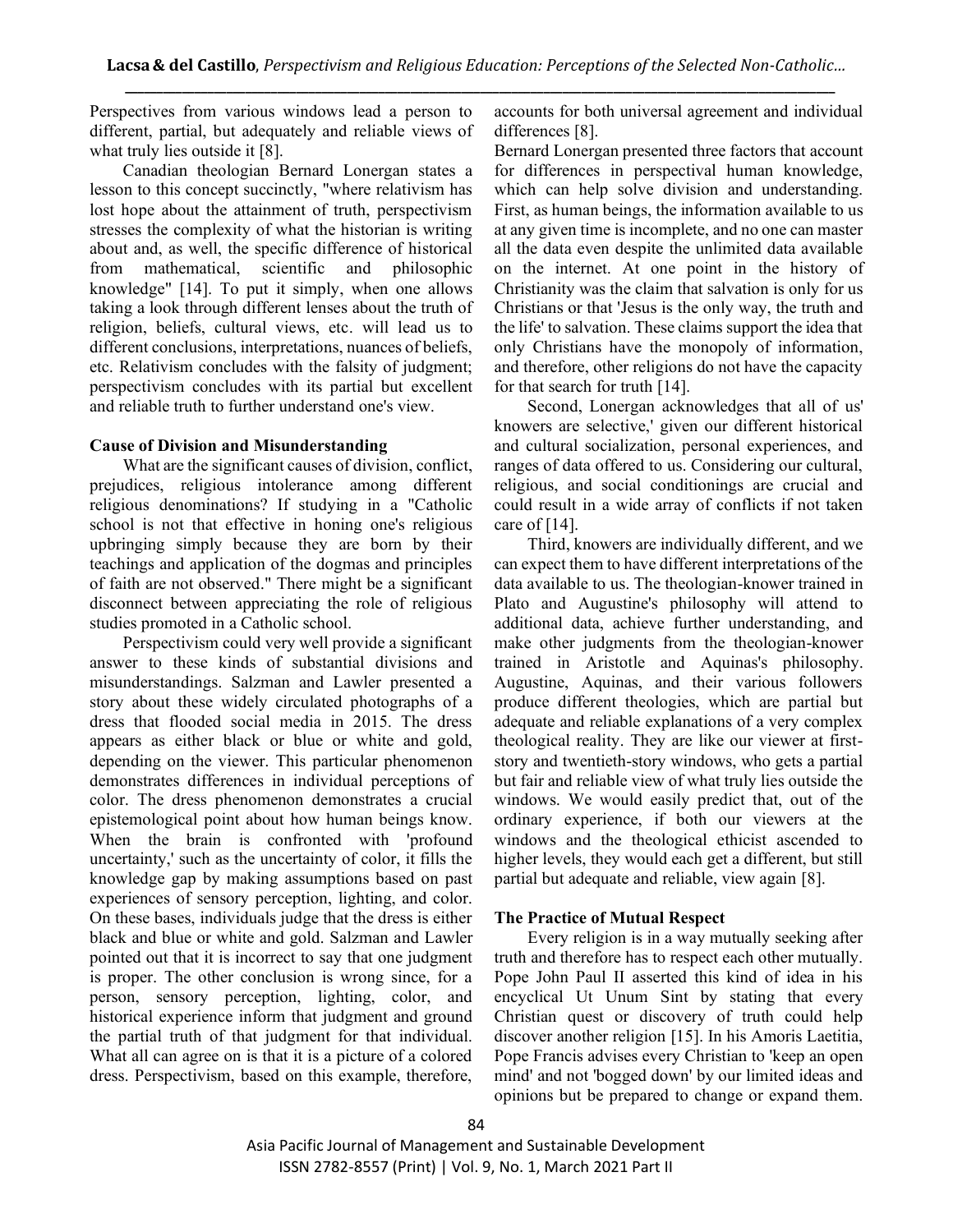He sees no problem in two different partial truths, for, he judges, "the combination of two different ways of thinking can lead to a synthesis that enriches both" [16]. The recent study on the centrality of religiosity among Filipino youth shows that Filipino youth who are non-Catholics are highly religious [17, 18]. This means that mutual respect must be practiced as the youth navigate the unique religious space.

### **Solidify Personal Beliefs**

One of the respondents in our interview narrated his difficulty in studying in a non-secular school, but in a way, he said that it helps him "to see Roman Catholics' perspectives and their thoughts about God." Eventually, he claimed that "having faith in God is one that matters. It does not matter the religion; what is important is one's belief in God. Learning about Catholic teachings did not shake one's faith in God."

Is it possible to believe in God without having any religion? The simple answer is 'yes!" However, is it correct to say that religion does not matter, but faith in God is what matters? There is a danger to categorize perspectivism in an individualistic paradigm. Perspectivism offers the human person the capacity to sift through and prioritize what is most vital for him/her, especially in faith. Likewise, there are various ways where every person achieved and actualized their faith in God through religion. Religion contributes to every attainment to further their faith in God though in different, partial, adequate, and reliable ways. To negate such contribution is a blind search for faith, for no one can achieve it all by himself/herself without the help of every people contributing to furthering such attainment. Religion and Christianity are all helping to reveal and understand a still ultimately hidden God partially. No one of us can fathom the total mystery of God, but every religion can somehow reveal this partial mystery. St. Augustine states it clearly, "Si comprehendis non est Deus" (if you understand, what you understand is not God) [19]. In the same vein, Aquinas expresses the same truth in his mature doctrine: "Now we cannot know what God is but only what God is not; we must, therefore, consider how God does not exist rather than how God does exist" [20]. There can be and are, however, partial, adequate, and reliable objective truths, and perspectivism accounts for their plurality.

#### **CONCLUSION AND RECOMMENDATION**

This study noted the greater ambivalence over the place of non-catholic students studying in Catholic schools. However, the study results show that receiving

Catholic education positively affects the development of non-Catholic students. It allows them to understand the Catholic beliefs, which leads to the practice of mutual respect. The theological courses also move them to solidify their personal beliefs. However, being in a Catholic setting, some students find themselves in conflict with the teachings, which leads to misunderstanding. These misunderstandings are brought about by both differences of beliefs and the perspectivism concepts. Here, the researchers recommend reexamining the Catholic institution's religious education curriculum and seeing how interfaith and interreligious education can mutually transpire.

#### **REFERENCES**

- [1] Pope John Paul II. (1998). Encyclical letter. *Fides et ratio*. Retrieved from http://w2.vatican.va/content/johnpaul-ii/en/encyclicals/documents/hf\_jpii enc 15101998-fides-et-ratio.html
- [2] FABC First Plenary Assembly. (1974). *Evangelization in modern day Asia.* Taipei, Taiwan. Retrieved from, http://www.fabc.org/fabc%20papers/FABC%20Paper% 20131.pdf
- [3] De Mesa, J. M., & Cacho, R. G. (2012). *Becoming Church, being sacrament: A Filipino ecclesiology for college students*. Manila: St. Scholastica's College.
- [4] Jurgensmeyer, M. (2006). Thinking globally about religion. In M. Jurgensmeyer (Ed.), *The oxford handbook of global religions* (pp. 3–12). Oxford: Oxford University Press.Google Scholar
- [5] Priestley, J. (2006). Agreed syllabuses: Their history and development in England and Wales, 1994–2004. In M. De Souza, K. Engebretson, G. Durka, & A. McGrady (Eds.), *International handbook of the religious, moral and spiritual dimensions in education. Part I* (pp. 1001– 1017). Dordrecht, Netherlands: Springer.
- [6] Barnes, L. P., & Kay, W. K. (2002). *Religious education in England and Wales: Innovations and reflections.* Leicester, UK: RTSF.
- [7] Hull, J. (1982). *New directions in religious education* Basingstoke, UK: The Falmer Press.
- [8] Salzman, T. A. (2012). *Sexual ethics: a theological introduction*. Georgetown University Press.
- [9] Paul VI (1965). Pastoral Constitution on the Church in the Modern World. Retrieved from http://www.vatican.va/archive/hist\_councils/ii\_vatican\_c ouncil/documents/vat-ii\_const\_19651207\_gaudium-etspes\_en.html
- [10]Lipka, M. (2015). *"Millennials Are Increasingly Driving Growth of 'Nones*,'" Pew Research Center, May 12, 2015.
- [11]Hope, J. (2016). *"Get Your Campus Ready for Generation Z," Dean and Provost* 17, no. 8. 1, 6–7.